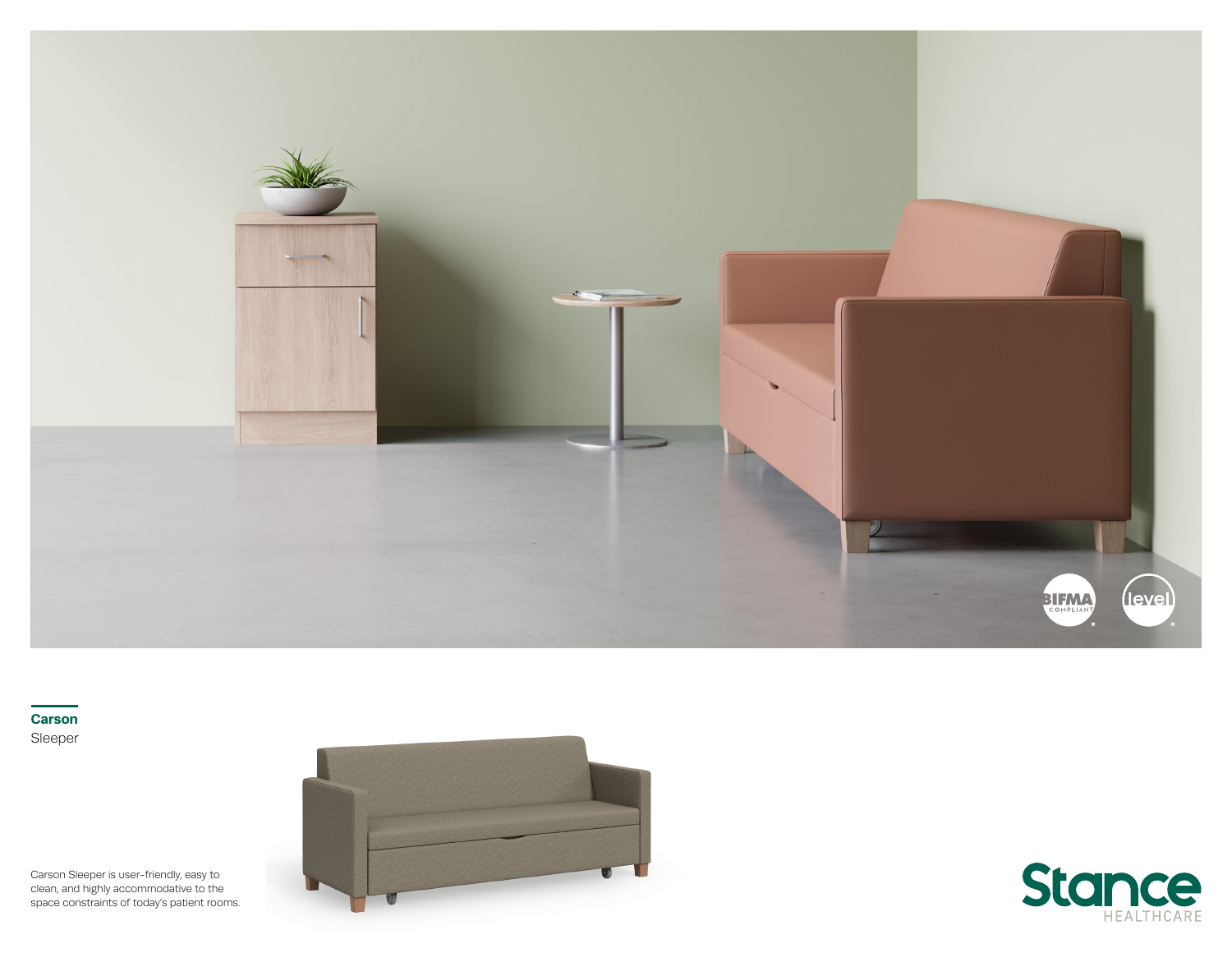



| CRS176F<br>Sleeper    | CRS176A-BS<br><b>Bench Sleeper</b> |
|-----------------------|------------------------------------|
| W 83 D 26.5-44.5 H 33 | W 76 D 21-39 H 18.5                |
| Seat W 76 D 18 H 18.5 | Seat W 76 D 18 H 18.5              |



## FEATURES – OPTIONS –

| · Heavy-duty mechanism is concealed                      |
|----------------------------------------------------------|
| · Accommodative 76" x 35" sleep surface                  |
| Eield-replaceable components including arm caps and feet |
| · Easy-to-clean sleep surface                            |

| Heavy-duty mechanism is concealed                        | . Choice of wood, polyurethane, rigid polyester or solid surface arm caps |
|----------------------------------------------------------|---------------------------------------------------------------------------|
| ∙ Accommodative 76″ x 35″ sleep surface                  | Choice of casters or wood legs                                            |
| Field-replaceable components including arm caps and feet | Power/USB option                                                          |
| Easy-to-clean sleep surface                              | Contrasting fabrics                                                       |

• Custom finishes

• Moisture barrier



T +1 877 395 2623 F +1 877 395 6270 E sales@stancehealthcare.com **stancehealthcare.com**